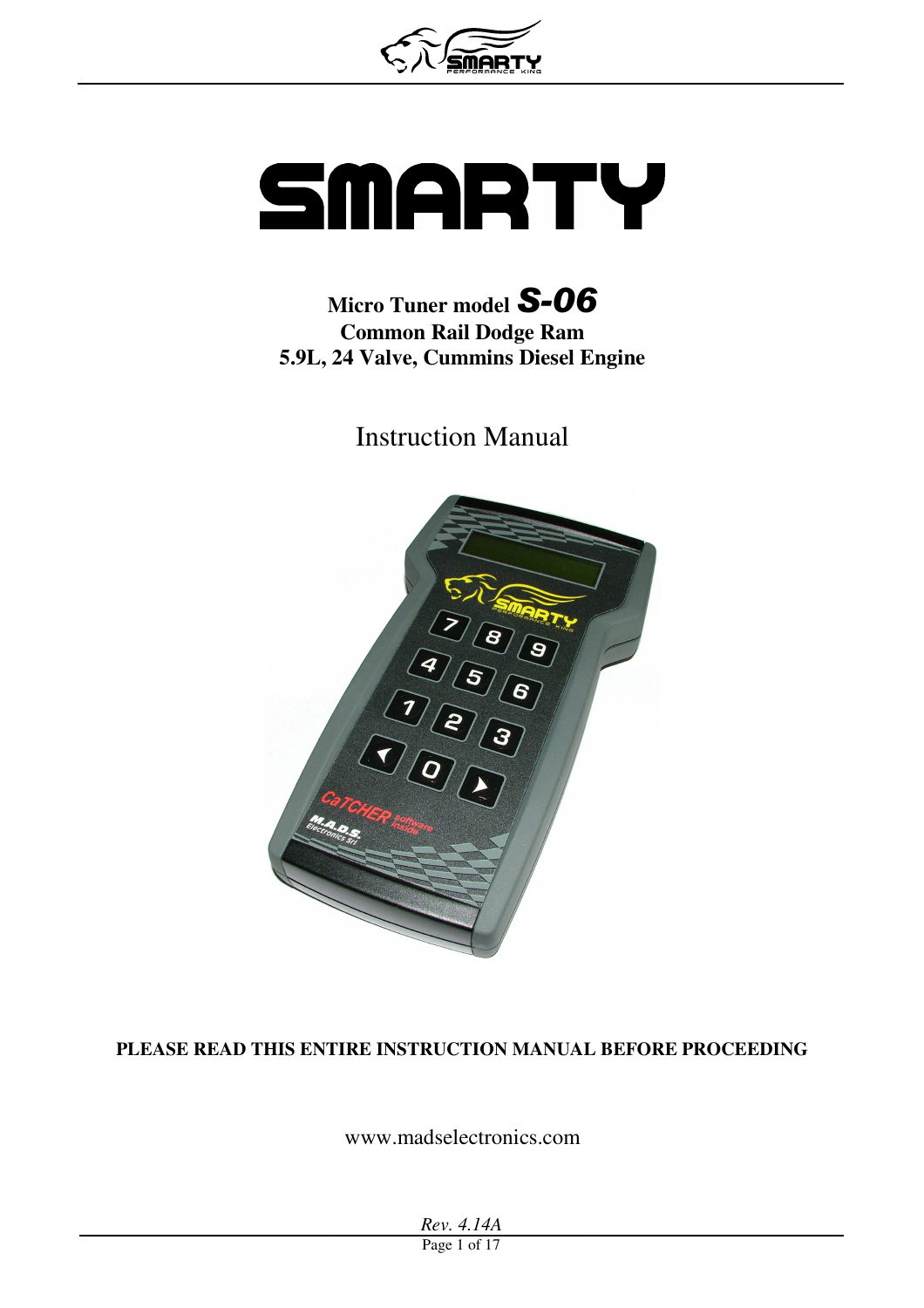

#### **THIS IS A HIGH PERFORMANCE PRODUCT USE AT YOUR OWN RISK**

#### **This product is intended for OFF ROAD USE ONLY This product is not intended to be used to break the law**

Do not use this product until you have read the following agreement.

This agreement sets forth the terms and conditions for the use of this product.

**The installation of this product indicates that the buyer has read and understands this agreement and accepts the terms and conditions.**

#### **DISCLAIMER OF LIABILITY**

*Smarty Performance King*, its distributors, jobbers and dealers ( hereafter Seller ) shall be in no way responsible for the product's proper uses and service. THE BUYER HEREBY WAIVES ALL LIABILITY CLAIMS.

The buyer acknowledges that he is not relying on the Sellers skill or judgement to select of furnish goods suitable for any particular purpose and that there are no liabilities which extend beyond the description on the face hereof, and the buyer hereby waivers all remedies or liabilities expressed or implied, arising by law or otherwise (including without any obligation of the seller with respect fitness, merchantability and consequential damages ) whatever or not occasioned by the sellers negligence.

The Seller disclaims any warranty and expressly disclaims any liability for personal injury and damages. The buyer acknowledges and agrees that the disclaimer of any liability for personal injury is a material term for this agreement and the buyer agrees to indemnify the Seller and to hold the Seller harmless from any claim related to the item of the equipment purchased. Under no circumstances will the seller be liable for any damages or expenses by reason of use or sale of any such equipment.

The Seller assumes no liability regarding the improper installation or misapplication of its products. It is the installer's responsibility to check for proper installation and in doubt contact the manufacturer.

The buyer is solely responsible for all warranty issues from the manufacturer.

#### **LIMITATION OF WARRANTY**

*Smarty Performance King* ( Hereafter Seller ) gives Limited Warranty as to description, quality, merchantability, and fitness for any particular purpose, productiveness, or any other matter of the Seller's product sold herewith. The Seller shall be in no way responsible for the products proper use and service and the buyer hereby waives all rights other than those expressly written herein. This warranty shall not be extended, altered or varied except to be a written instrument signed by Seller and Buyer.

The warranty is limited to one ( 1 ) year from the date of sale and limited solely to the parts contained within the products kit. All products that are in question of warranty must be returned prepaid to the Seller and must be accompanied by a dated proof of purchase receipt. All Warranty claims are subject to approval by Smarty Performance King.

Under no circumstances will the Seller be liable for any labor charged or travel time incurred by in diagnosis for defects, removal, or reinstallation of this product or any other contingent expenses.

Under no circumstances will the Seller be liable for any damage or expenses incurred by reason of the use or sale of any such equipment.

In the event that the buyer does not agree with this agreement: THE BUYER MAY PROMPTLY RETURN THIS PRODUCT, IN A NEW AND UNUSED CONDITION, WITH A DATED PROOF OF PURCHASE TO THE PLACE OF PURCHASE WITHIN TEN (10) DAYS FROM THE DATE OF PURCHASE FOR A FULL REFUND.

#### THE INSTALLATION OF THIS PRODUCT INDICATES THAT THE BUYER HAS READ AND UNDERSTANDS THIS AGREEMENT AND ACCEPTS THE TERMS AND CONDITIONS.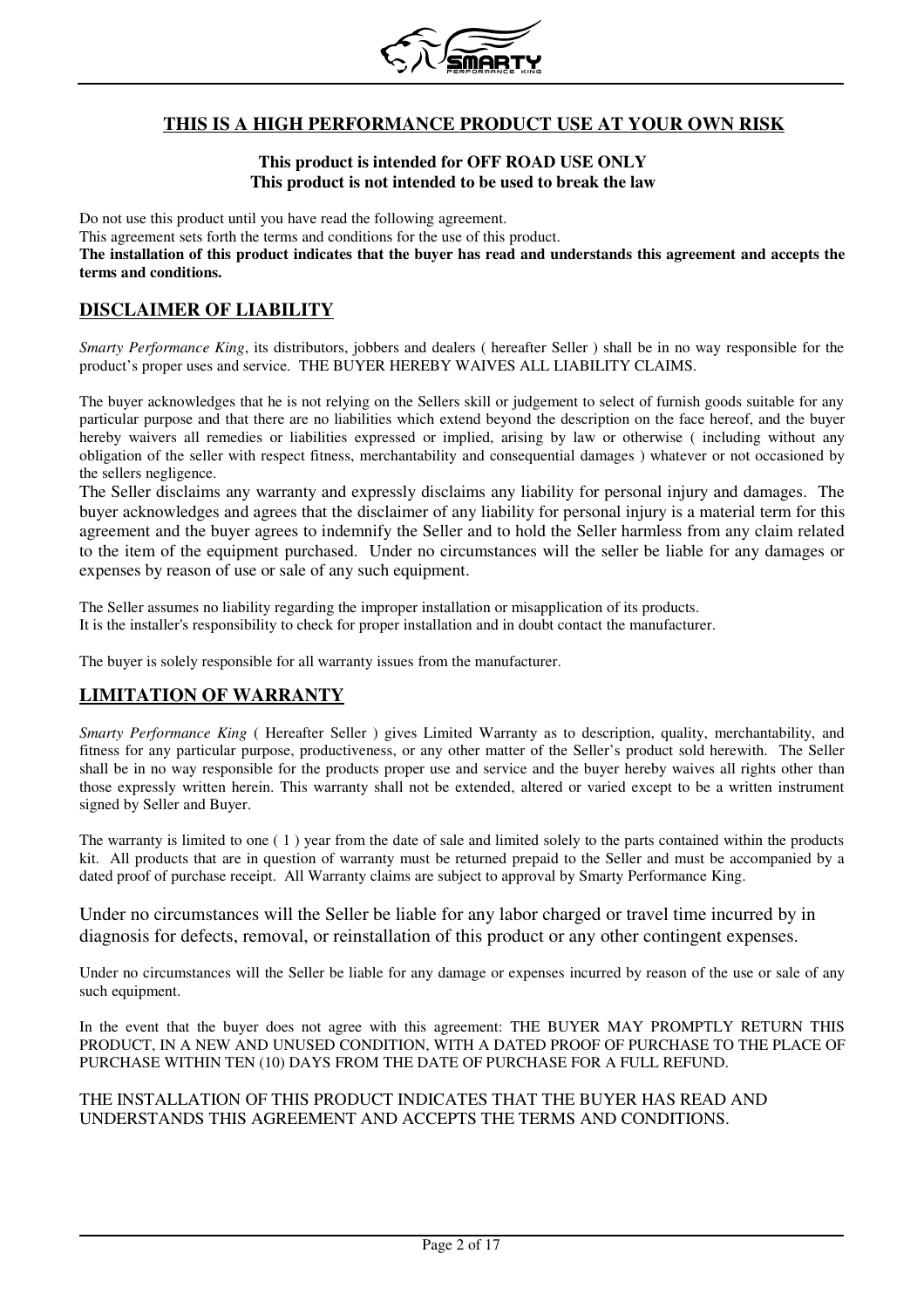

# CAUTION

This *Smarty Performance King* product is intended for use on unmodified stock engines. Remove any performance enhancing electronic devices and make sure the ECM has been returned to STOCK if you have used another manufacturer's programmer before the Smarty Micro Tuner.

The use of this product to change the performance characteristics of your vehicle could invalidate the warranty provided by the vehicle manufacturer. Consult your vehicle warranty before using the product on your vehicle.

NEVER CONNECT BOTH THE SMARTY CONNECTORS AT THE SAME TIME! This could damage Smarty and the computer USB port.

#### NEVER UNPLUG SMARTY WHILE IT IS UPDATING YOUR ECM.

Smarty can recover without pulling fuses, or disconnecting batteries, BUT do not intentionally create this situation. When Smarty is DONE with ECM updates, ABS changes, or clearing DTC codes, it may be unplugged, even if Smarty does not display the typical "Unplug Smarty and Turn Key OFF" screen.

It is recommended that you do not store your Smarty Micro Tuner in your vehicle if ambient temperatures in your area fall below 32°F. Excessively low temperatures can cause malfunction or damage to Smarty Micro Tuner that is not covered by the Smarty Performance King warranty.

In the case of ECM replacement, restore the ECM back to the STOCK software before the ECM replacement. Smarty works only with one vehicle and one ECM at a time while it is VIN Locked. Under no circumstances we will refund, repair, or warranty units that are send in and result VIN # locked.

#### RESTORE ECM TO STOCK SOFTWARE BEFORE ANY SERVICE ASSISTANCE.

If you need to return your vehicle to a service center, restore the vehicle ECM to its STOCK program by following the instruction in this manual. The service center might reprogram your vehicle with an updated, STOCK, software ECM reflash **without** your knowledge. If your vehicle has not been returned to its STOCK program prior to a service visit and the ECM is reflashed, the Smarty Micro Tuner will no longer be able to program your vehicle. Such failure is not covered by the *Smarty Performance King* warranty. Under no circumstances will we refund, repair, or warranty units that are sent in that are locked.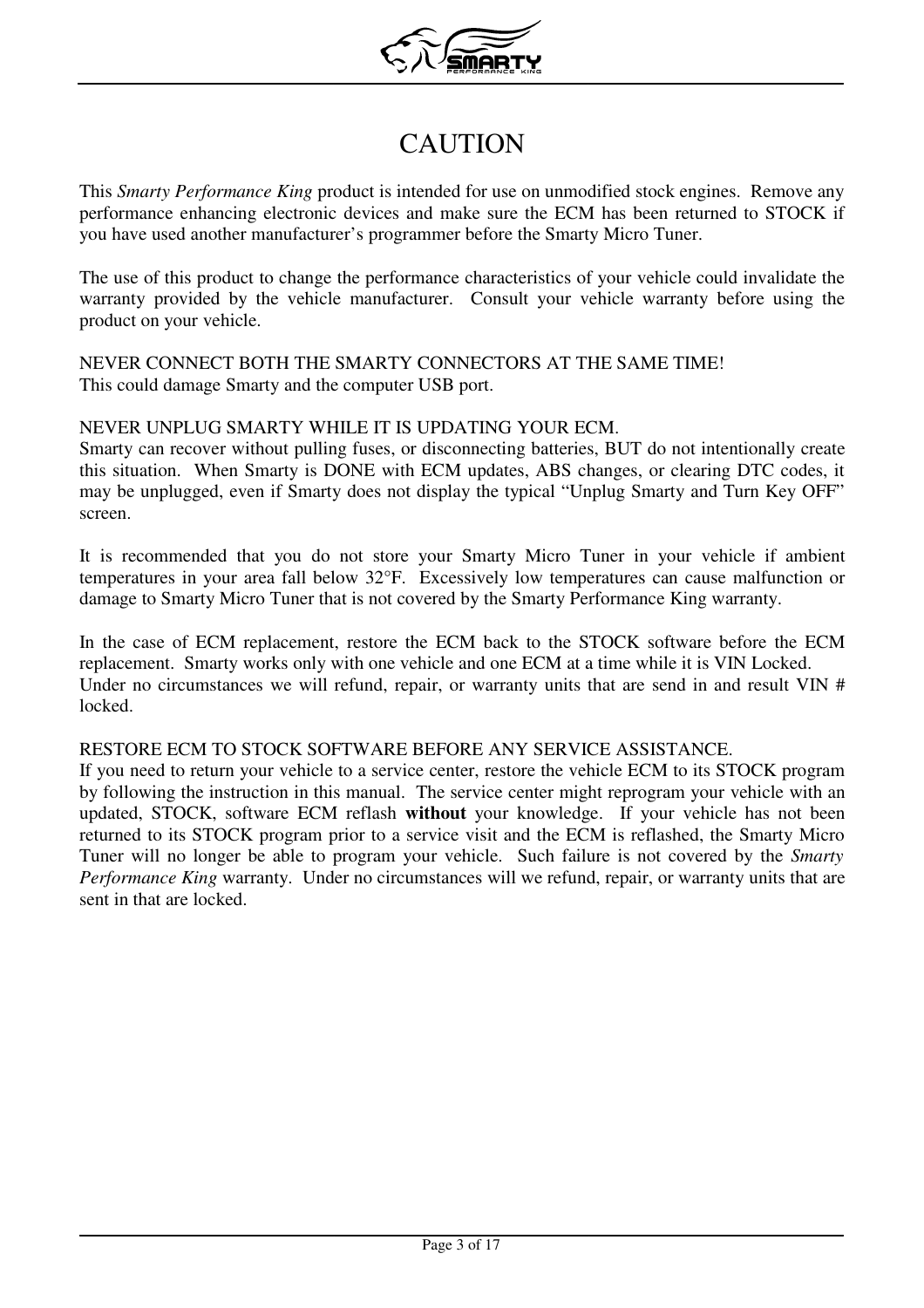

# **Index**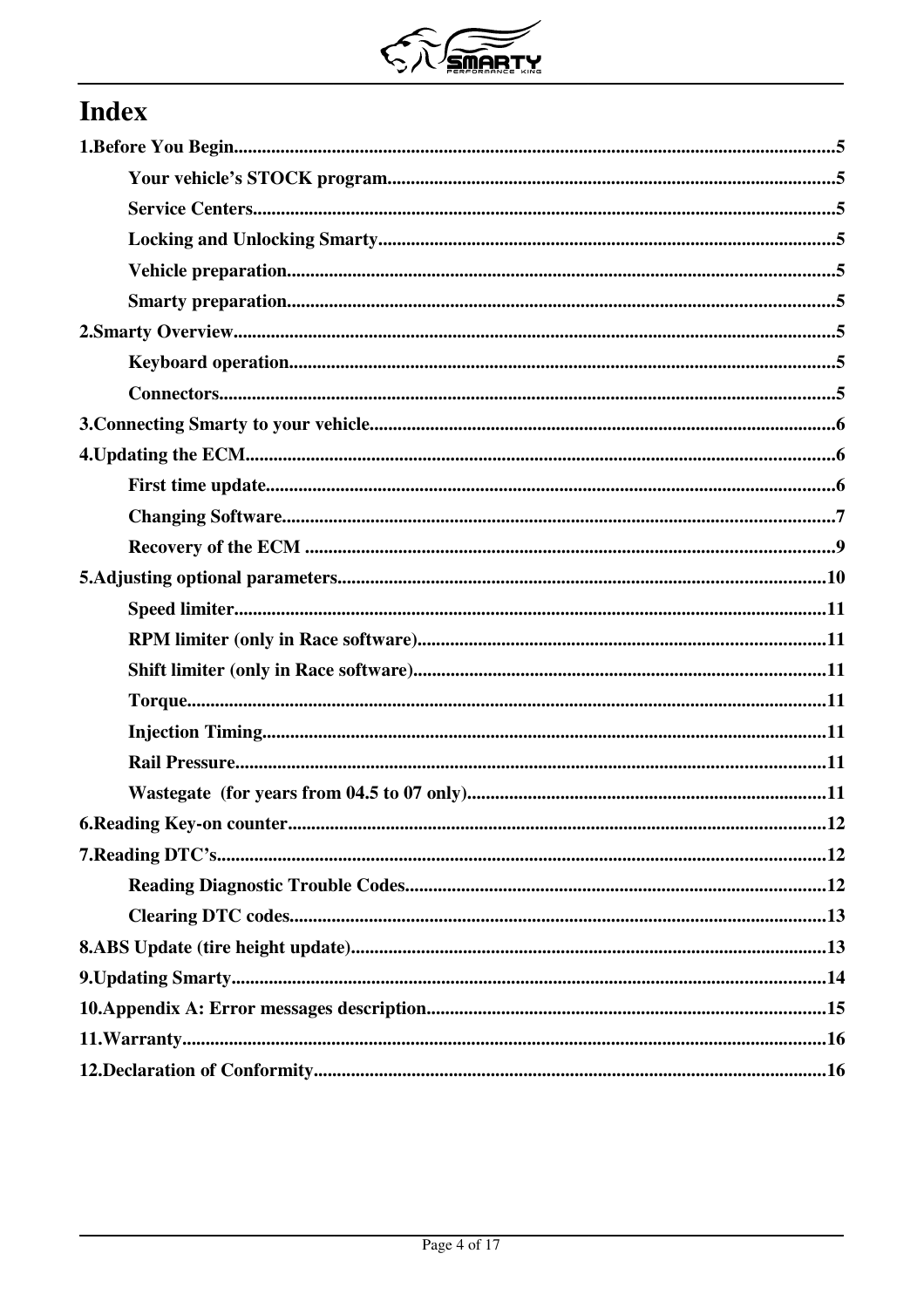

# **1. Before You Begin**

#### **Your vehicle's STOCK program**

Your vehicle's ECM **must** contain the manufacturer's STOCK factory program. If you have used a programmer from another aftermarket company you must use their product to return your ECM back to STOCK condition before proceeding. If you have a performance-enhancing device installed, it must be removed.

#### **Service Centers**

If you need to return your vehicle to a service center, restore the vehicle ECM to its STOCK program. The service center might reprogram your vehicle with an updated, STOCK, software ECM reflash **without** your knowledge. If your vehicle has not been returned to its STOCK program prior to a service visit and the ECM is reflashed, the Smarty Micro Tuner will no longer be able to program your vehicle. Such failure is not covered by the Smarty Performance King warranty.

Under no circumstances will we refund, repair, or warranty units that are sent in that are locked.

#### **Locking and Unlocking Smarty.**

Once Smarty is used on a vehicle, it is VIN # LOCKED to that vehicle AND to that ECM. Smarty can be used only on that vehicle to update ECM software and ABS (speedometer) changes. In order to unlock Smarty, you must use Smarty to return the ECM to the STOCK software, otherwise, Smarty will remain locked. Only Smarty can unlock itself. Follow the instructions in this Manual to return your vehicle to STOCK software. Once unlocked, Smarty may be used on a different vehicle. While Smarty is VIN# Locked, it can still be used to read and clear Diagnostic Trouble Codes (DTCs) on a vehicle and ECM that it is NOT locked to.

#### **Vehicle preparation**

Before connecting the Smarty Micro Tuner to your vehicle, make sure that all power-draining accessories are turned off: Radio, headlights, lights, cell phones, etc. All those devices need to be turned off. Please apply the parking brake before you begin a download.

As the Smarty Micro Tuner needs full battery voltage to program, ensure your vehicle battery is fully charged and NOT connected to a battery charger.

Do not disturb or remove the connection cable during the updating operation.

#### **Smarty preparation**

During the first use, Smarty reads the identification parameters of your vehicle. After the first use, Smarty can be used only with your vehicle.

Returning the ECM to STOCK software restores Smarty into the original, unlocked condition.

## **2. Smarty Overview**

#### **Keyboard operation**

Smarty's keyboard is composed of 12 keys:

- Numerical keys from 0 to 9, used to select menu options and enter numerical values
- Right arrow key, used to confirm the selected operation
- Left arrow key, used to go one step back in the operation flow

#### **Connectors**

Two connectors are available in Smarty's upper edge:

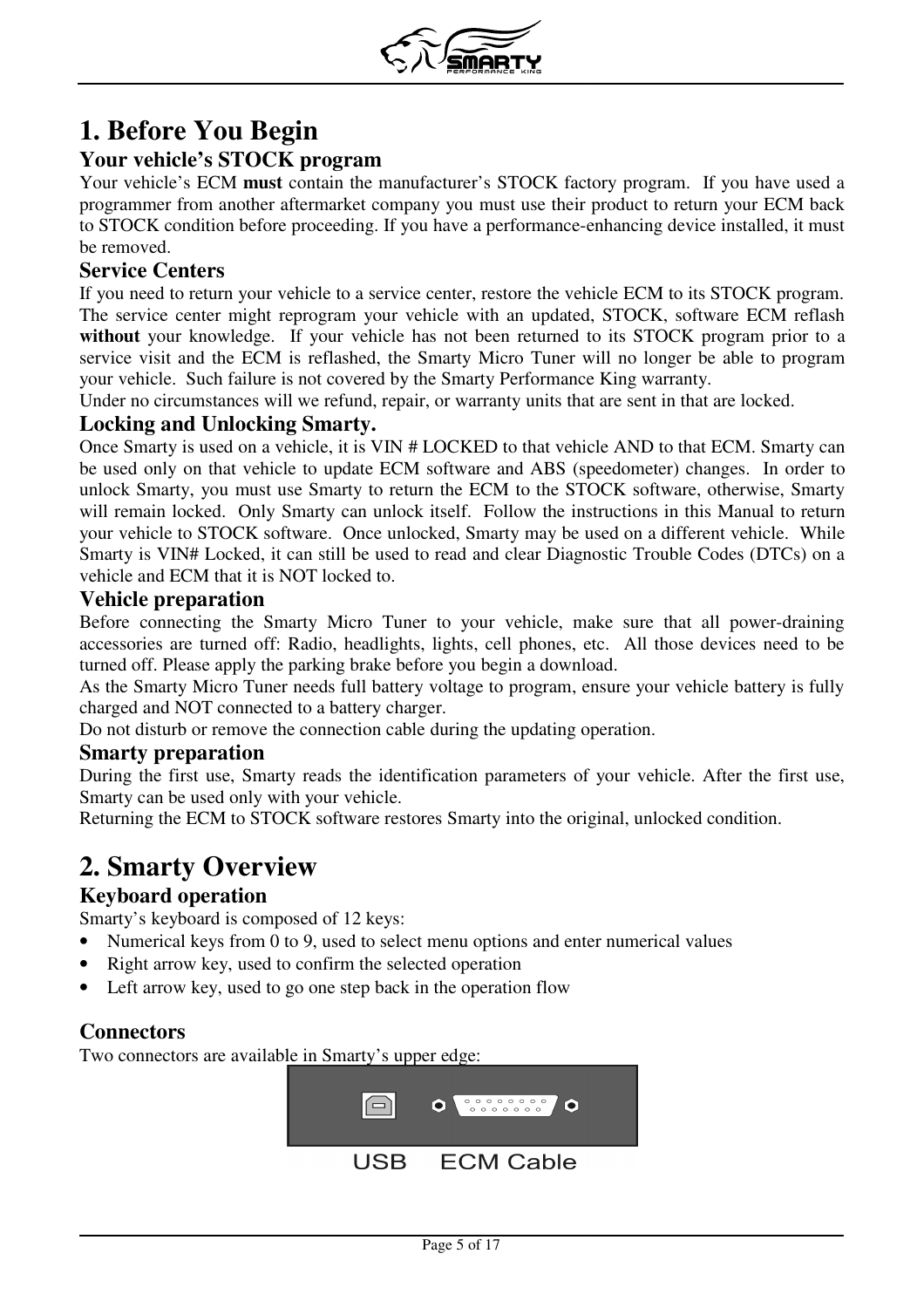

USB Connector: Used for connecting Smarty to a personal computer for updates. The update softwares can be downloaded from *Smarty Performance King* internet site (www.madselectronics.com).

A USB cable is not included. Standard USB 1.1 or USB 2.0 cables can be used to connect Smarty to your personal computer.

• 15 pin Connector: Used to connect Smarty to the vehicle through the vehicle's diagnostic port with an OBD II cable.

The OBD II – J1926 diagnostic connector cable is included in Smarty's box. Note: Connecting any other cable to the 15 pin connector invalidates *Smarty Performance King* warranty, because it could damage Smarty.

Smarty automatically switches on when one of the two connections described above is made.

NEVER CONNECT BOTH CABLES AT THE SAME TIME. This could damage Smarty and the computer USB port. Such failure is not covered by the *Smarty Performance King* warranty

## **3. Connecting Smarty to your vehicle**

- Turn on the ignition key to the RUN position. DO NOT START THE ENGINE.
- Plug the furnished OBD II cable into the 15 pin connector in the top edge of Smarty and GENTLY tighten the screws by hand. Over tightening these two screws DOES NOT make a tighter or better connection. The screws are provided to keep the plug held gently to Smarty.
- Plug the Smarty cable into the diagnostic port on your vehicle. The diagnostic port is located inside the cab, to the passenger side of the steering wheel, at the bottom of the dash panel near the floor.

# **4. Updating the ECM**

#### **First time update**

Turn on the ignition key to the RUN position. DO NOT START THE ENGINE. Plug Smarty's cable into the diagnostic connector of your vehicle. Smarty will display:



The second line of the display shows the firmware version and the tuning data version.

Both the internal firmware and the tuning data information can be updated connecting a personal computer. (See *Smarty Performance King* internet site for more details.) Then the main menu appears:

| $1 = ECM$ Update     |  |
|----------------------|--|
| $2 =$ Read DTC codes |  |

From the main menu, press '1' to select *ECM Update*. Then the Options menu appears:

| 1=Connect Truck  |  |
|------------------|--|
| 2=Adjust options |  |

From the Options menu, press '1' to select Connect Truck.

Smarty will try to communicate with the ECM. If the connection cannot be established, Smarty asks you to switch off the ignition key:

| Turn key OFF |  |
|--------------|--|
| Press $\geq$ |  |

Turn the ignition key to "OFF". Press the '>' key. Smarty will then ask you to switch the ignition key "ON" in order to retry the connection:

#### Turn key ON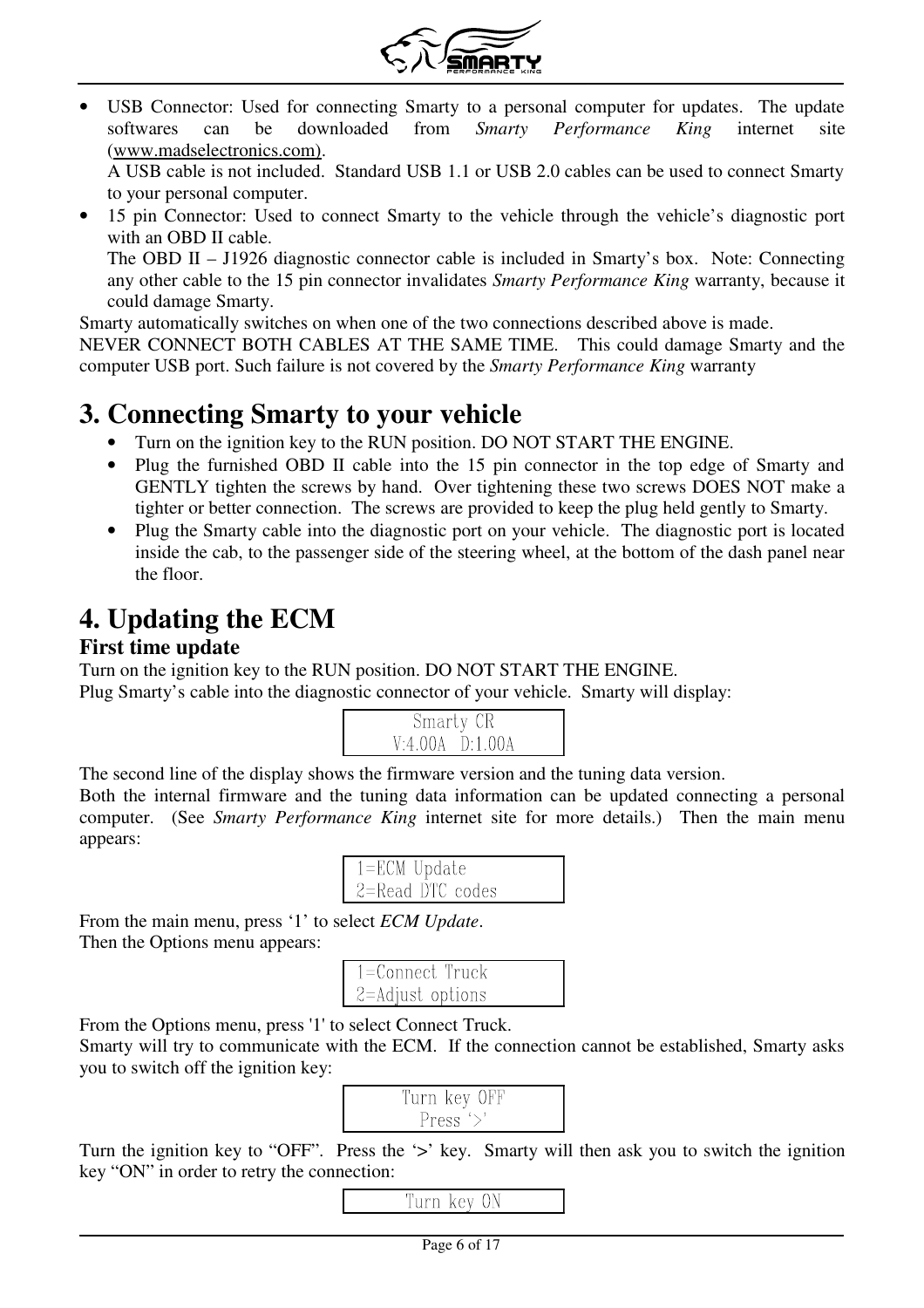

#### Press  $\rightarrow$

Turn the ignition key to the "RUN" position. DO NOT START THE ENGINE. Press the '>' key. When the connection has been established, Smarty shows the current installed software. During the *first* programming, the following screen will appear which indicates a STOCK ECM program is installed:

| Present SW:STOCK |  |
|------------------|--|
| Press $\geq$     |  |

Smarty will read the serial number of your vehicle and the serial number of your ECM, then store them into its onboard memory for future reference. From this moment on, Smarty will work only with your vehicle until your vehicle is restored back to the stock settings by Smarty.

Press the '>' key. Smarty will ask you to select one of the CaTCHER software versions to load into the ECM:

| Choose CaTCHER  |
|-----------------|
| Press a $#$ key |

You can choose one of TEN different CaTCHER versions according to the desired performance. Enter the single digit number (from 0 to 9), that corresponds with the software number to be programmed into your ECM.

When you have entered the speed limit, Smarty asks you to confirm the selection before he downloads the new software into the ECM: (example software #5 has been entered):

Press the '<' key to return back one step and enter a different software number.

Press the '>' key to confirm your selection and to begin the updating session. You will see the following screen:



After a few seconds, a numeric counter begins with the percentage of the transmitted software. At the end of the download (when 100% is reached) Smarty will update the functional parameters of the ECM. The following screen will appear:

During the updating session, Smarty can ask to Turn key OFF and Turn Key ON. Please follow these instructions. DO NOT DISCONNECT Smarty before the updating session is completed. At the end of the updating session, the following screen appears:

#### **UPDATE DONE**

After a few seconds Smarty displays the following message:

|  | Unplug Smarty |  |
|--|---------------|--|
|  |               |  |

Please unplug Smarty from the diagnostic port and turn the Key off for 15 seconds.

Remember to restore the STOCK software before returning your vehicle to a service center.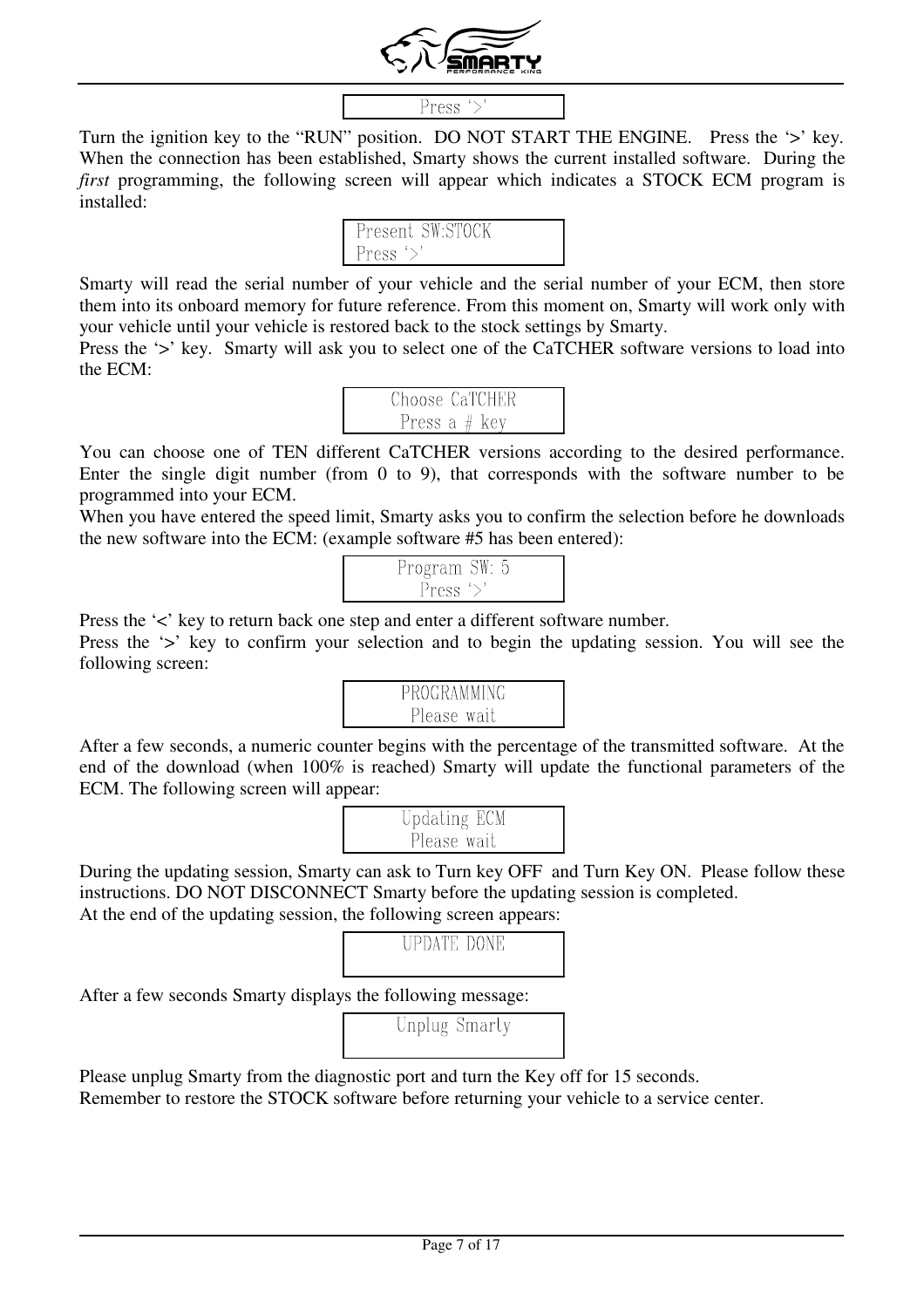

#### **Changing Software**

Turn on the ignition key to the RUN position. DO NOT START THE ENGINE. Plug Smarty's cable into the diagnostic connector of your vehicle. Smarty will display:



When the "#" symbols are displayed on the first line, Smarty is VIN# locked to a vehicle. The second line of the display shows the firmware version and the tuning data version. After a few seconds the main menu will appear:

| $1 = ECM/ABS$ Update |  |
|----------------------|--|
| 2=Read DTC codes     |  |

Once Smarty is VIN# Locked, the ABS control system can be accessed in order to correct the wheel height.

Press the '1' key, and Smarty displays the following screen:

| $1 = ECM$ Update |  |
|------------------|--|
| $2 = ABS$ Update |  |

Press the '1' key to select *ECM Update*.

Then the Options menu appears:

| l 1=Connect Truck        |  |
|--------------------------|--|
| $\vert$ 2=Adjust options |  |

From the Options menu, press '1' to select Connect Truck.

Smarty will try to communicate with the ECM. If the connection cannot be established, Smarty asks you to switch off the ignition key:



Turn the ignition key to "OFF". Press the '>' key. Smarty will then ask you to turn on the ignition key in order to retry the connection:



Turn the ignition key to the "RUN" position. DO NOT START THE ENGINE. Press the '>' key. When the connection has been established, Smarty shows the currently installed software.

After the first update, the following screen will appear displaying the CaTCHER software currently installed in the ECM: (See example below for Smarty software #5).

| l Present SW: 5 |  |
|-----------------|--|
|                 |  |
| l Press         |  |
|                 |  |

Press the '>' key. Smarty asks you to select either CaTCHER Software Versions (see Change CaTCHER Programs below) or the STOCK software:

| $1 = CaTCHER$ SWs |  |
|-------------------|--|
| $2 = StockSW$     |  |

#### Return to STOCK program.

Press the '2' key. Smarty asks for confirmation to restore the ECM to STOCK software:

| Program STOCK SW |
|------------------|
| Press $\geq$     |

Press the '>' key. The ECM is restored to STOCK software and Smarty is unlocked. Smarty can now be used on another vehicle.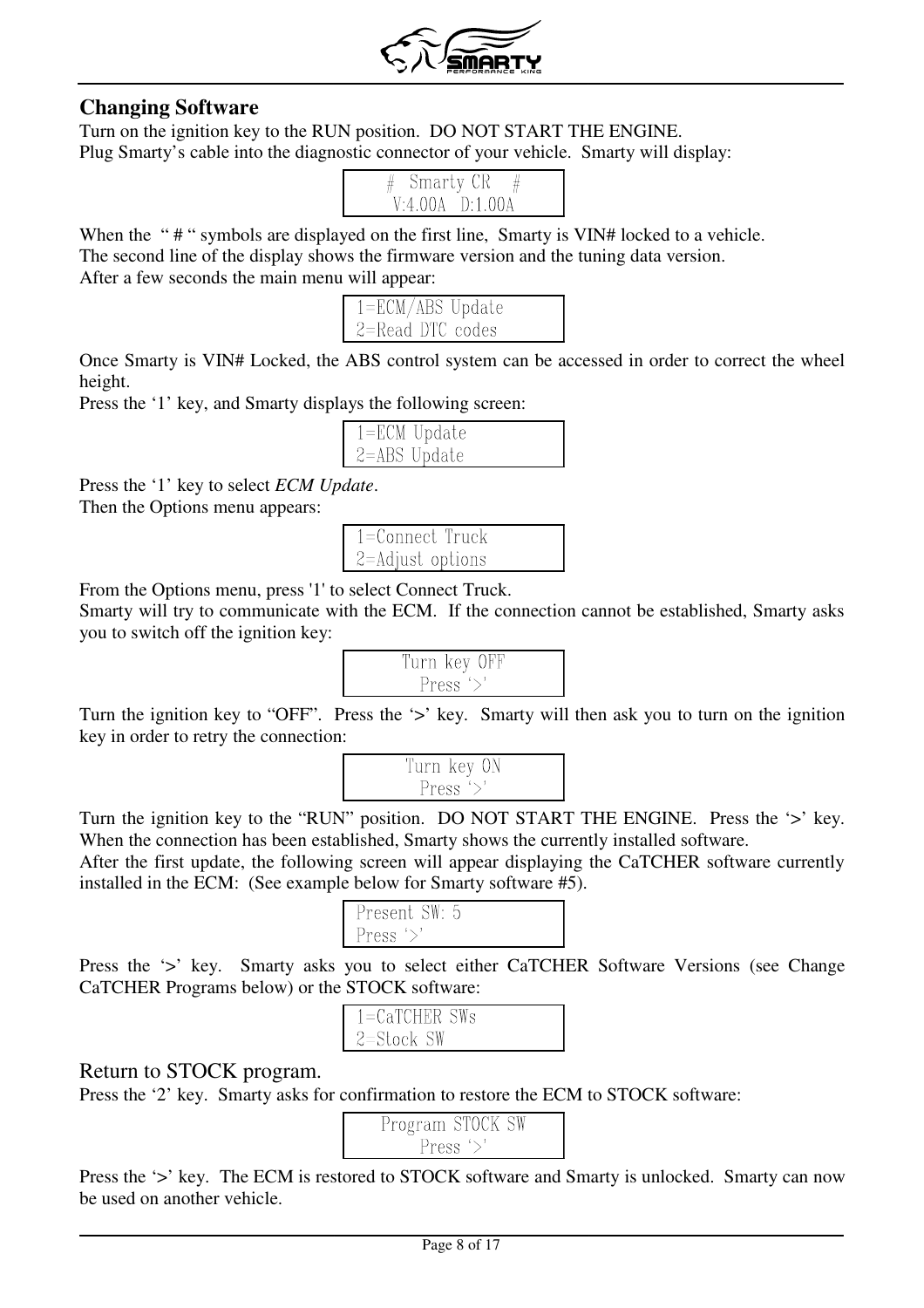

#### **Change CaTCHER programs**

Press the '1' key in the above described menu. Smarty asks you to enter the CaTCHER software number (0 to 9) that is to be loaded into the ECM:

| Choose CaTCHER  |
|-----------------|
| Press a $#$ key |

Enter the single digit number (from 0 to 9) that corresponds with the software number to be programmed into your ECM.

Smarty asks you to confirm the selection before he downloads the new software into the ECM: (example software #9 has been entered):



Press the '<' key to return back one step and enter a different software number. Press the '>' key to confirm your selection and to begin the updating session. You will see the following screen:



After a few seconds, a numeric counter begins with the percentage of the transmitted software. At the end of transmission (when 100% is reached), Smarty will update the functional parameters of the ECM. The following screen will appear:

During the updating session, Smarty can ask to Turn key OFF and Turn Key ON. Please follow these instructions. DO NOT DISCONNECT Smarty before the updating session is completed. At the end of the updating session, the following screen will appear:

# **UPDATE DONE**

After a few seconds Smarty displays the following message:

Unplug Smarty

Please unplug Smarty from the diagnostic port and turn the key of for 15 seconds.

#### **Recovery of the ECM**

If an interruption occurs during an Update or the Update operation is terminated before the normal end for any reason the ECM will not be operational. You must recover the ECM using Smarty to resume the update process.

Attention! The engine will not start before the ECM has been recovered properly!

(The Wait to Start Light will flash continuously)

#### **DON'T PANIC!**

*Smarty Performance King* has developed a special boot loader software that is used during all the ECM Updates. Unlike the OEM DRBIII tool, there is no need to pull fuses or disconnect the batteries! No tools are needed! At *Smarty Performance King* we've done our homework!

Just follow the directions on Smarty's display.

Smarty will handle the situation for you in a few simple steps.

Unplug Smarty, then, plug it in again. After a few seconds the usual main menu will appear.

#### $1 = ECM/ABS$  Update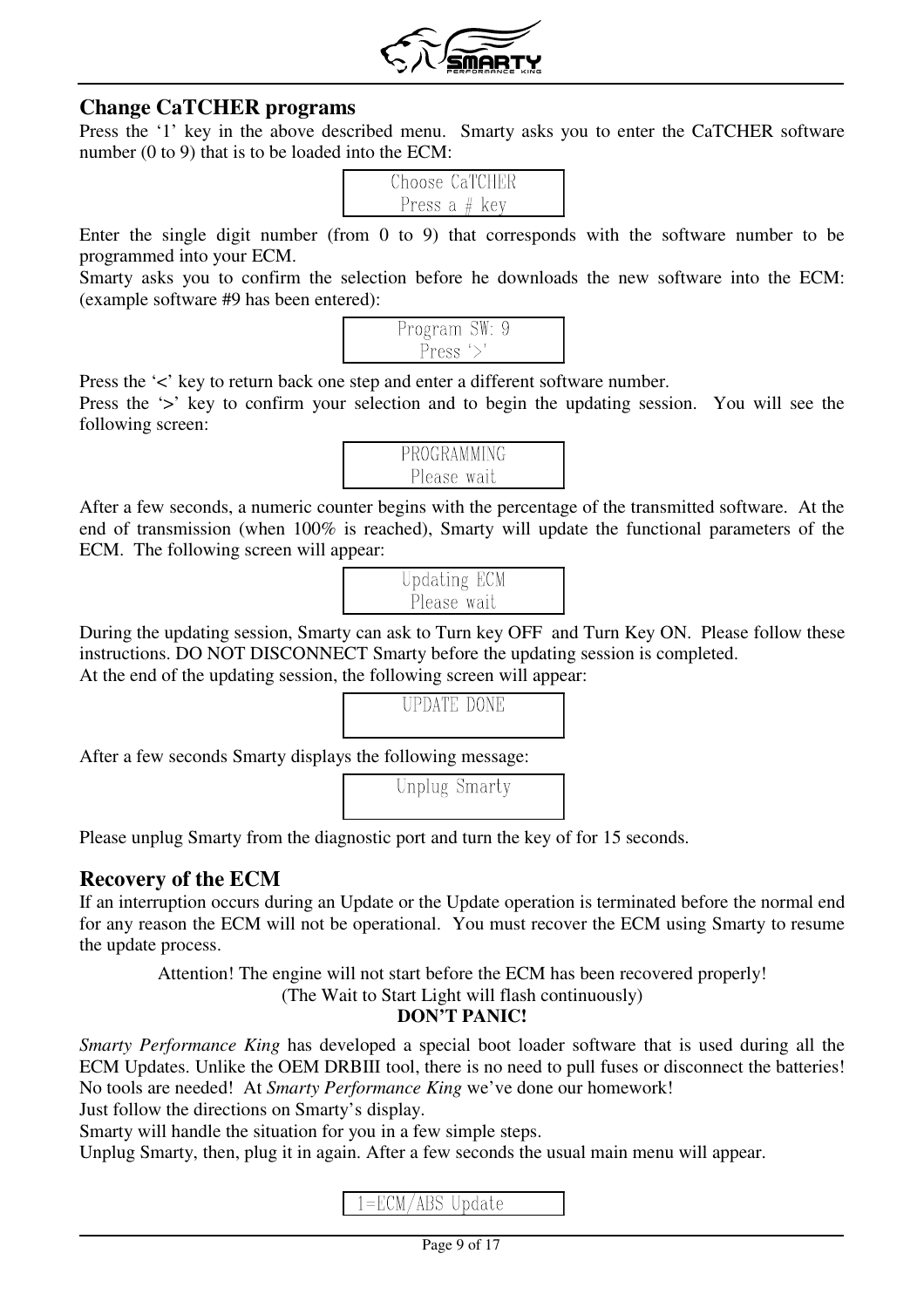

#### 2=Read DTC codes

Press the '1' key, and Smarty displays the following screen:

| $1 = ECM$ Update |  |
|------------------|--|
| $2 = ABS$ Update |  |

#### Press the '1' key to select *ECM Update*.

Smarty will try to establish the communication with the ECM. The connection cannot be established because the last updating session has been interrupted. Smarty knows that the last update has not been performed correctly, and will recognise the not operational ECM condition. Smarty asks you to switch off the ignition key:

| Turn key OFF |  |
|--------------|--|
| Press $\geq$ |  |

Turn the ignition key to "OFF". Press the '>' key. Smarty will then ask you then to turn ON the ignition key in order to retry the communication:



Turn the ignition key to the "RUN" position. DO NOT START THE ENGINE. Press the '>' key. The communication cannot start yet. Smarty shows the following message:

> A previous update has been interrupted Press '>' to restore ECM to Stock

The message is longer than the display, so the message will repeatedly scroll across the screen. Press the '>' key. The recovery operation starts. You will see the following message:



After a few seconds, a numeric counter with the percentage of the transmitted software will appear. At the end of the transmission (when 100% is reached), Smarty will update the functional parameters of the ECM. The following screen will appear:

| Updating ECM |  |
|--------------|--|
| Please wait  |  |

During the updating session, Smarty can ask to Turn key OFF and Turn Key ON. Please follow these instruction. DO NOT DISCONNECT Smarty before the updating session is completed. At the end of the recovery operation, the following screen appears:

## **UPDATE DONE**

After a few seconds Smarty displays the following message:

Unplug Smarty

Please, unplug Smarty from the diagnostic port and turn the ignition key off for 15 seconds. The job is done. The ECM has been returned to the STOCK software and Smarty is no longer VIN# Locked. You're ready to start from the beginning again.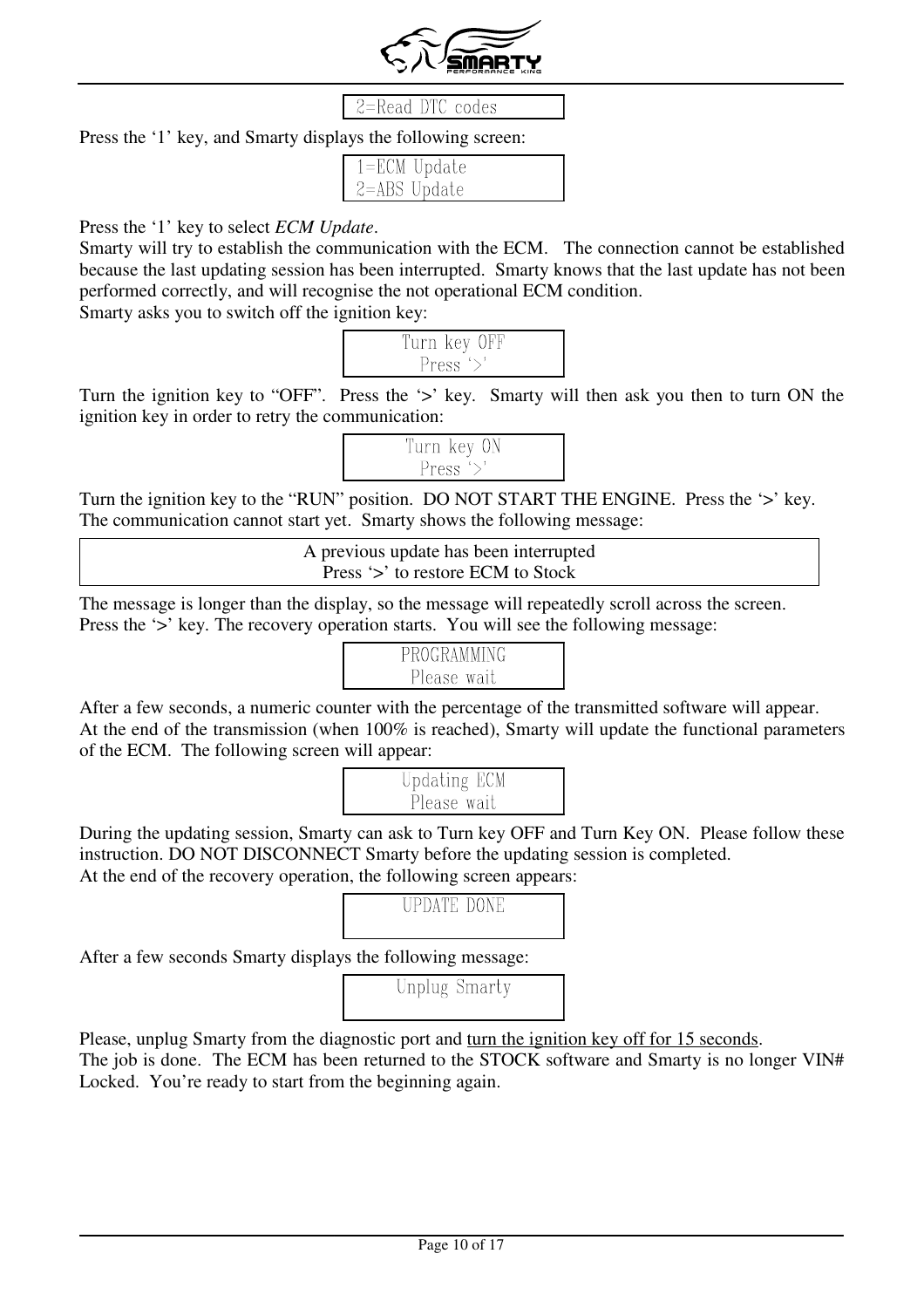

## **5. Adjusting optional parameters**

Before the programming, Smarty proposes the adjustment of the optional parameters. To enter this function, press 2 in the Options menu:

| $1 =$ Connect Truck |  |
|---------------------|--|
| 2=Adjust options    |  |

The list of optional parameter varies according to the installed software.

For each parameter, the current option status is shown on the first line of the display. With Smarty numeric keyboard, the optional parameters can be adjusted.

To maintain unchanged the current parameter, press the '>' key.

You can return back one step, in any moment with the '<' key.

#### **Speed limiter**

The speed limiter can be adjusted anywhere from 25 to 250 MPH in one MPH steps. **IMPORTANT:** Your tires might not be rated for increased speeds. Please check your tires rating!

| Speed lim=Stock |
|-----------------|
| New $lim=$      |

To set the speed limiter to Stock, select 0.

#### **RPM limiter** *(only in Race software)*

The RPM limiter can be programmed 'Stock' or 'High'

| RPM limit=Stock    |  |
|--------------------|--|
| $(0=stock 1=high)$ |  |

RPM limiter programmed "High" allows the engine to reach 4000 RPM.

#### **Shift limiter** *(only in Race software)*

The Shift limiter can be programmed 'On' or 'Off'

| Shift lim=Stock   |  |
|-------------------|--|
| $(0=stock 1=off)$ |  |

Shift limiter programmed "Off" allows the engine to produce full power also during gear shifts or power braking. DO NOT USE IT WITH A STOCK TRANSMISSION.

#### **Torque**

The Torque selection can be programmed 1 (stock), 2 (mild), 3 (moderate) or 4 (wild). To use the default torque setting for the current CaTCHER level, press 0.

| Torque=Default |  |
|----------------|--|
| $New T =$      |  |

IMPORTANT: with torque level 3 or above, an aftermarket clutch/AT Transmission is recommended.

#### **Injection Timing**

The Timing selection can be programmed 1 (stock), 2 (advanced), 3 (moderate) or 4 (wild). To use the default timing setting for the current CaTCHER level, press 0.

| Timing=Default |  |
|----------------|--|
| $New T =$      |  |

Level 3 is suggested for aftermarket injectors.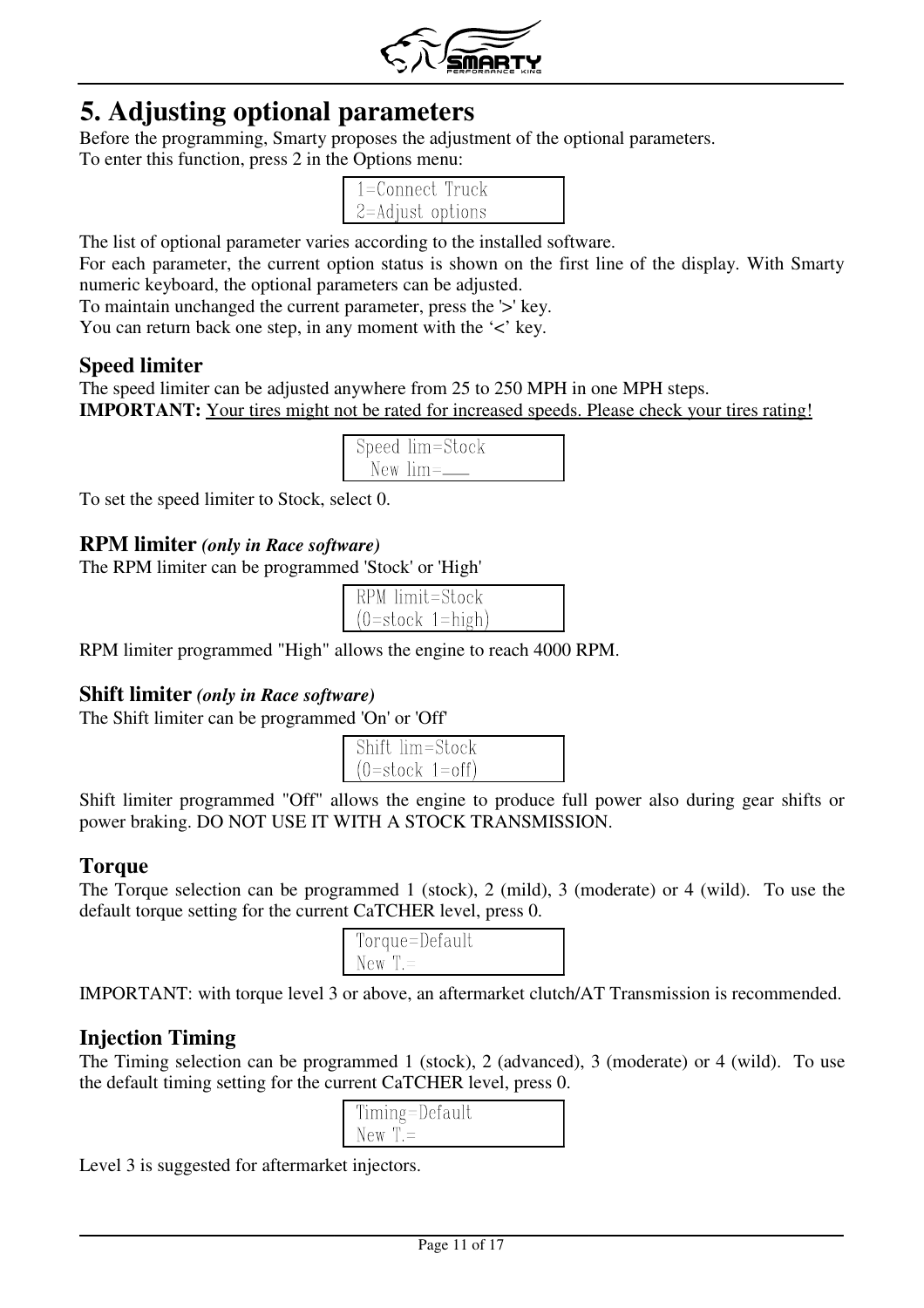

#### **Rail Pressure**

The Rail Pressure selection can be programmed 1 (stock), 2 (mild), 3 (moderate) or 4 (wild). To use the default rail pressure for the current CaTCHER level, press 0.

| Rail Pr.=Default |  |
|------------------|--|
| New $R.P. =$     |  |

With level 3 or above, aftermarket injectors are recommended.

#### **Wastegate** *(for years from 04.5 to 07 only)*

The Wastegate selection can be programmed 'Stock' or 'Off '

| Wastegate=Stock   |  |
|-------------------|--|
| $(0=stock 1=off)$ |  |

Wastegate "off" is suggested for aftermarket turbo.

## **6. Reading Key-on counter**

*Smarty leaves no footprint, all the trip data stored inside the ECM remains unchanged. As an example you can verify that the Key-on counter remains stored.*

From the main menu, press the '2' key to select the data read function.

| $1 = ECM/ABS$ Update |  |
|----------------------|--|
| 2=Data Read          |  |

From the data read menu, press the '1' key to select this function.

| $1 = Key-on counter$ |  |
|----------------------|--|
| $2=DTC$ codes        |  |

Smarty will try to establish a communication with the ECM.

If the Key was not in the on position Smarty will display this message:

|  | Turn key OFF |  |
|--|--------------|--|
|  | Press $\geq$ |  |

Pressing the '>' key, Smarty asks you to turn on the ignition key to retry the connection:

| Turn key ON |  |
|-------------|--|
| Press '>    |  |

When the connection has been established, Smarty shows the key-on counter:

| Key cnt: 567 |  |  |
|--------------|--|--|
| Press $\geq$ |  |  |

*Please remember that every time the key is switched off, as at the end of the programming, the key-on counter increases.*

# **7. Reading DTC's**

#### **Reading Diagnostic Trouble Codes**

*The DTC (Diagnostic Trouble Code) reader function present in Smarty Micro Tuner is for convenience purpose only.* 

*Smarty Performance King makes no warranty to the accuracy of the interpretations. The description of all the DTC is shown on Smarty's display. Many logged codes are transitory, they are automatically reset.*

From the main menu, press the '2' key to select the data read function.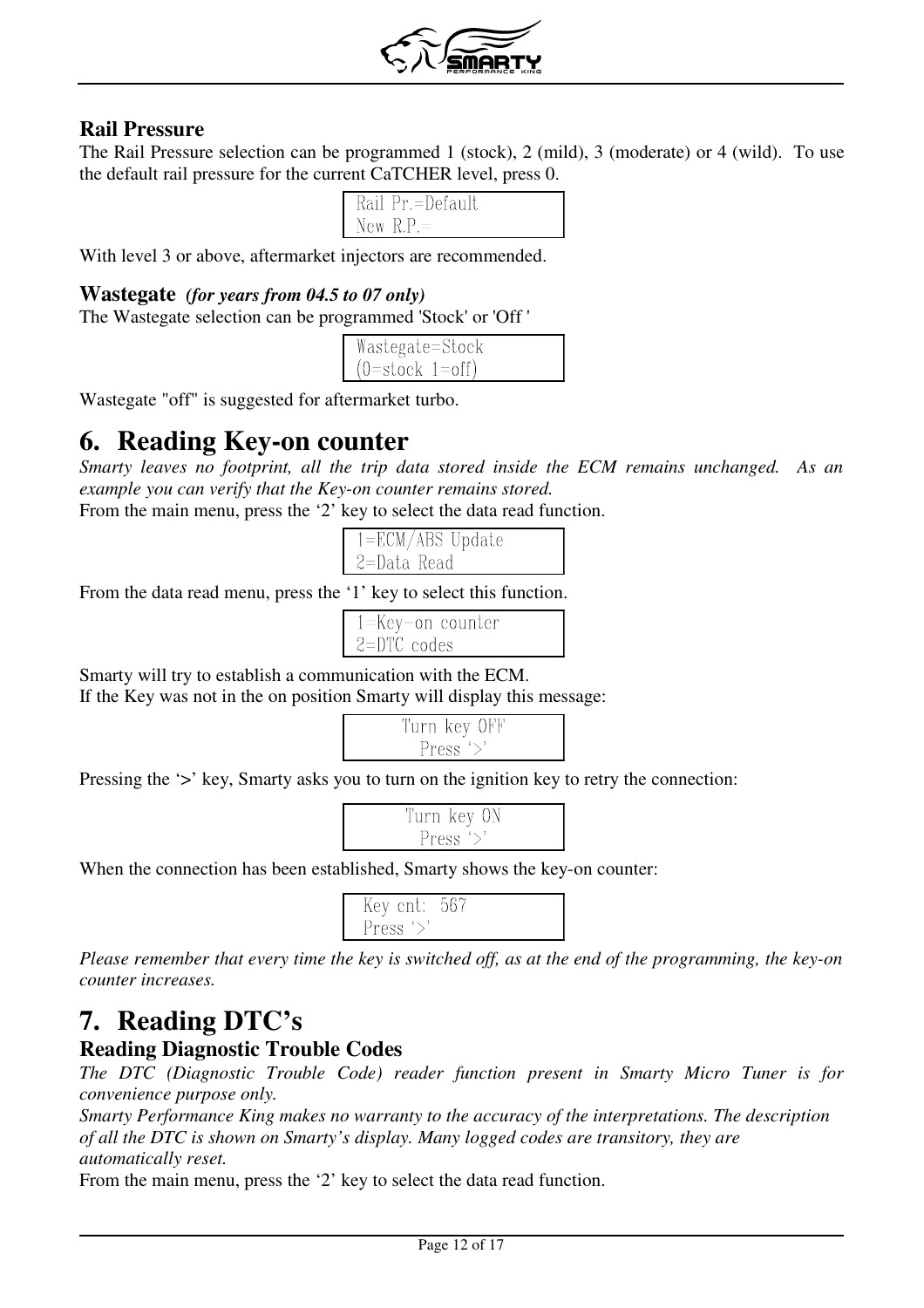

#### $1 = ECM/ABS$  Update 2=Data Read

From the data read menu, press the '2' key to select this function.

| $1 = Key-on counter$ |  |
|----------------------|--|
|                      |  |
| $2=$ DTC codes       |  |
|                      |  |

Smarty will try to establish communication with the ECM.

If the Key was not turned into the on position Smarty will display this message:

| Turn key OFF |  |
|--------------|--|
| Press $\geq$ |  |

Pressing the '>' key, Smarty asks you to turn on the ignition key to retry the connection:

| Turn key ON  |  |
|--------------|--|
| Press $\geq$ |  |

When the connection has been established, if no DTC codes are present, the following screen appears:

| No DTC stored        |
|----------------------|
| Press $\mathcal{P}'$ |

If one or more DTC's are stored, Smarty shows the number of DTC's present with the following screen:

| 8 DTC present        |  |
|----------------------|--|
| Press $\mathcal{P}'$ |  |

With the keys  $\leq$  and  $\geq$  all the present DTC codes can be displayed, one code at a time with the following screen:

| DTC $#1$ . P0108 |
|------------------|
| MAP sensor volta |

The first line of display shows the DTC "P" code. The second line shows the DTC code description. If the DTC code description is longer that the physical dimension of the display, the description will scroll across the screen.

#### **Clearing DTC codes**

At the end of the DTC code list, Smarty can either clear all the stored DTC codes from the ECM memory or exit:

| $1 =$ Clear DTC |  |
|-----------------|--|
| 2=Exit          |  |

Press the '1' key, to clear all the DTC codes stored in the ECM.

Press the '2' key, the DTC codes will not be erased and Smarty will return to the main screen**.** When the erasing operation has been completed, the following screen appears:

| Cleared<br>ነፐቦ |  |
|----------------|--|
| Press          |  |

## **8. ABS Update (tire height update)**

Once Smarty is VIN# Locked (i.e. a CaTCHER software has been loaded in the ECM) the speedometer of the vehicle can be adjusted according to the tire height.

From the main menu, shown below, press the '1' key.

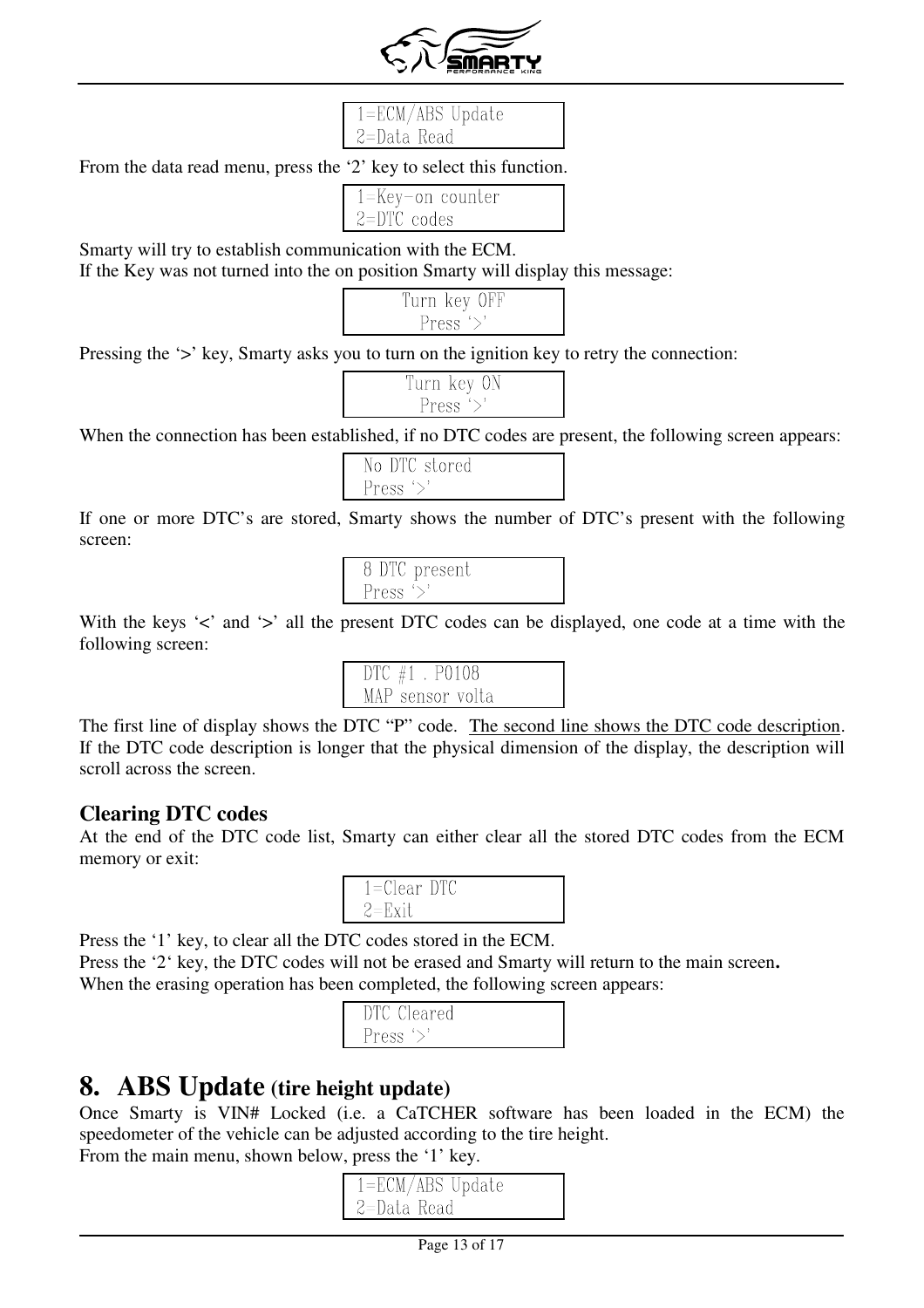

To change the tire height, choose the ABS update function: Press the '2' key, in the second menu as shown below:

| $1 = ECM$ Update |  |
|------------------|--|
| $2 = ABS$ Update |  |

Smarty will try to establish the communication with the ABS.

If the ignition key was not turned to the "RUN" position Smarty will display this message:

| Turn key OFF |  |
|--------------|--|
| Press $\geq$ |  |

Press the '>' key, then Smarty will prompt you to turn on the ignition key to retry the connection:

| Turn key ON          |  |
|----------------------|--|
| Press $\mathcal{P}'$ |  |

When the connection has been established, Smarty shows the current tire height (Curr Tire:) in the top line of the screen:



Type in the correct tire height with the numerical keys, entering a decimal point is not required.

Any tire height from 25.00" to 45.00" can be chosen in 0.05" increments. If you enter an increment other than 0.05", Smarty will round it to the next correct increment. The '<' key can be used to change entries.

After you have entered the correct tire height, press the '>' key. Smarty will prompt you for confirmation to proceed:

| New Tire:42.25.       |  |  |
|-----------------------|--|--|
| Press $\geq$ to start |  |  |

The ' $\lt'$ ' key can be used return to the previous screen to change the New Tire size.

Press the '>' key, to start updating the ABS unit with the new tire height.

A typical ABS change will take only a couple of seconds.

When the operation has been successfully completed, the following screen appears:



The ABS unit does not always change, so Smarty will re-read the tire height from the ABS unit and display the results as shown in the following screen:

| Curr.Tire:42.25. |  |
|------------------|--|
| Press $\geq$     |  |

If the ABS unit did not change to the new tire height, Press the  $\leq$  key to return to the previous screen, and re-enter the correct tire height.

When the tire height change is completed, press the '>' key. Smarty will display the following screen:

| Unplug Smarty |  |
|---------------|--|
| Turn key OFF  |  |

Please, unplug Smarty from the diagnostic port and turn the ignition key off for 30 seconds.

Notes: To increase the speedometer reading, increase the tire size.

To decrease the speedometer reading, decrease the tire size.

The ABS accuracy is questionable. Verify the speedometer reading with a GPS or by pacing a vehicle with a speedometer know to be accurate.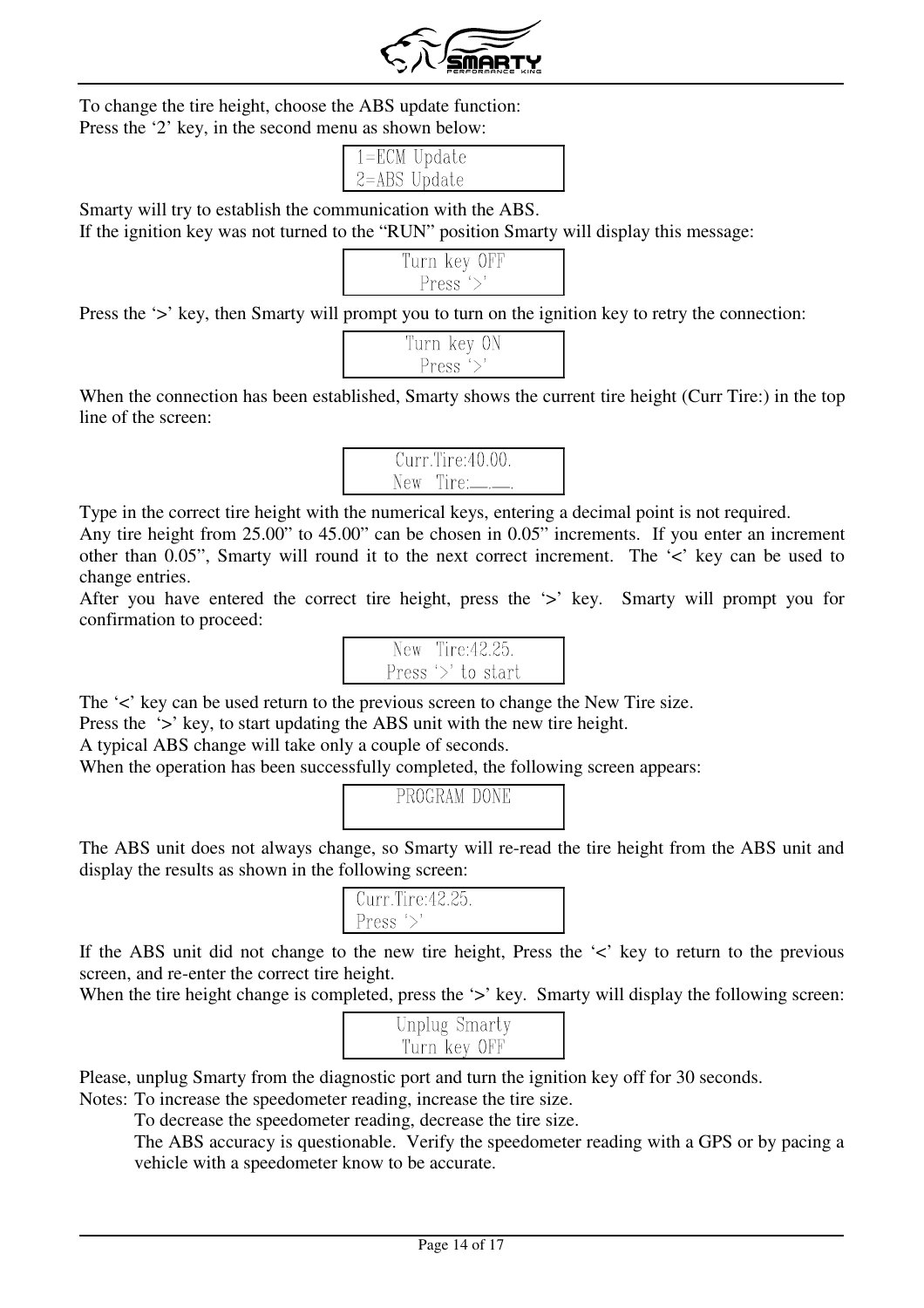

# **9. Updating Smarty**

Both the internal firmware and the tuning data information can be updated through USB connector. Please see *Smarty Performance King* internet site (www.madselectronics.com) for more details and software download.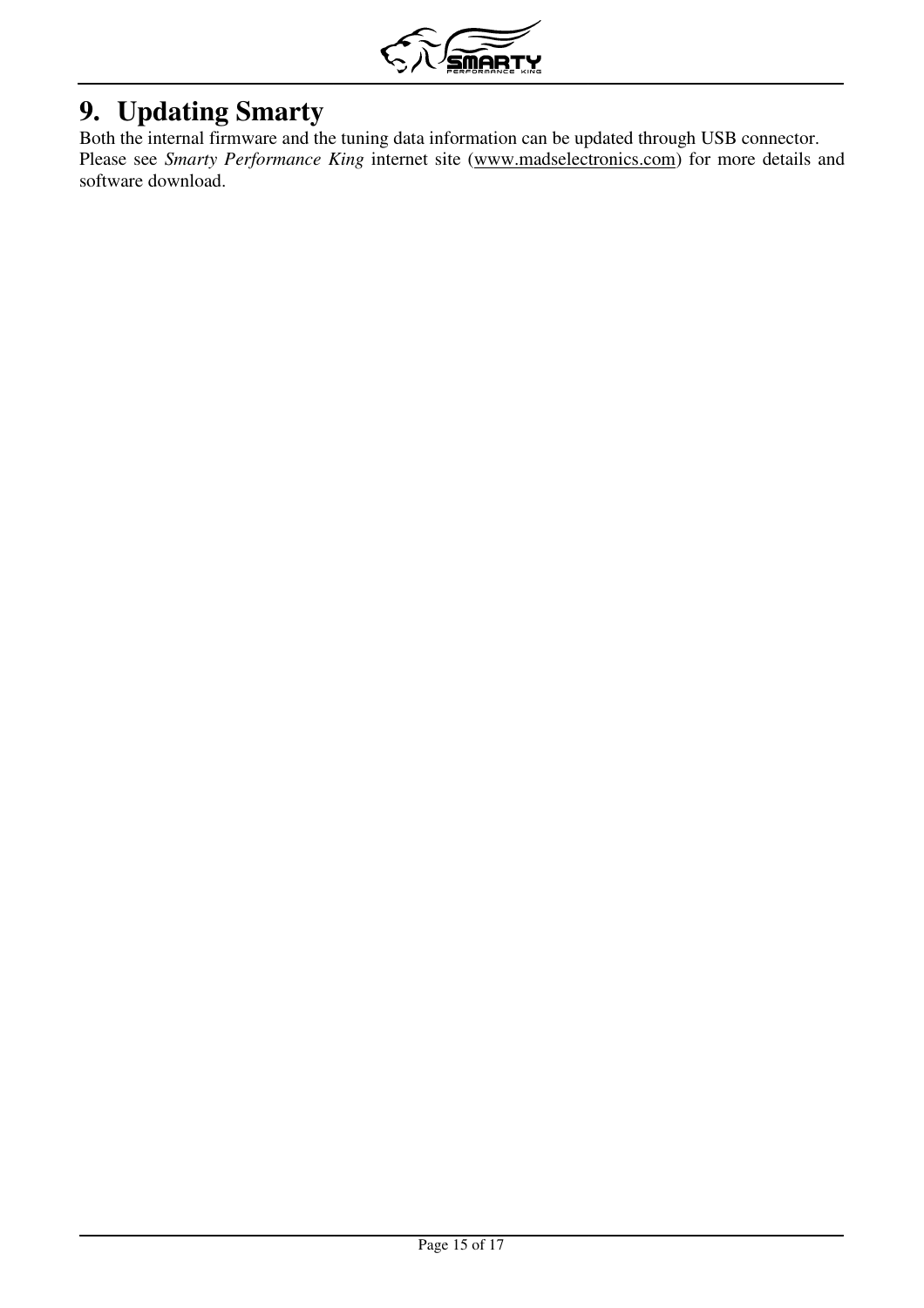

## **10. Appendix A: Error messages description**

This section contains all the possible error messages shown by Smarty:

| <b>Error</b> message    | <b>Cause</b>                  | <b>Solution</b>                          |
|-------------------------|-------------------------------|------------------------------------------|
| <b>CAN ERROR#</b>       | A problem in the CAN Bus      | Check connection cable or contact        |
|                         | communication                 | Smarty Performance King if the           |
|                         |                               | problem persists                         |
| <b>CCD ERROR#</b>       | The communication with        | Check connection cable or check ABS      |
|                         | ABS unit doesn't work         | unit                                     |
| <b>COMM. TIME OUT</b>   | The ECM of the vehicle        | Turn the ignition key on (DO NOT         |
|                         | doesn't answer to Smarty      | <b>START ENGINE)</b> or Check the        |
|                         |                               | connection cable                         |
| <b>ECM</b> Changed      | The ECM unit of the vehicle   | Restore the original ECM back to         |
|                         | has been changed              | STOCK before changing ECM                |
| Empty Memory,           | The last Update operation     | Repeat the Update operation.             |
| Please Update           | (through USB port) has been   | The data files are available on the      |
|                         | unsuccessfully completed.     | Smarty Performance King internet site.   |
|                         | Smarty memory has been        |                                          |
|                         | corrupted.                    |                                          |
| <b>INTERNAL ERROR#</b>  | Smarty internal malfunction   | Call Smarty Performance King             |
|                         |                               | assistance                               |
| <b>Memory Error</b>     | A malfunction in the          | Call Smarty Performance King             |
|                         | Smarty's memory               | assistance                               |
| Memory Written          | The update file transmitted   | Download again the update file from      |
| <b>Wrong Data File</b>  | to Smarty through USB port    | Smarty Performance King internet site    |
|                         | is corrupted                  | and update Smarty with the correct file  |
| PROGRAM ABORTED         | The ECM update function       | Restore the ECM to STOCK with the        |
|                         | has been interrupted          | recovery procedure.                      |
| S/N Verify Error        | The serial number of your     | Check connection cable                   |
|                         | vehicle has not been verified |                                          |
| SW Version doesn't      | The ECM software version      | <b>Please contact Smarty Performance</b> |
| Match S/N               | doesn't match with the serial | King or the seller.                      |
|                         | number                        |                                          |
| <b>UNKNOWN SOFTWARE</b> | Your vehicle contains a       | <b>Please contact Smarty Performance</b> |
|                         | software version unknown to   | King or the seller.                      |
|                         | Smarty                        |                                          |
| <b>VIN# Locked</b>      | Smarty has been connected     | Restore the original vehicle back to     |
|                         | to a different vehicle        | STOCK before connecting Smarty to a      |
|                         |                               | new vehicle                              |
| <b>WRONG CAN BUS</b>    | The connection between        | <b>Please contact Smarty Performance</b> |
|                         | Smarty and the ECM is not     | King or the seller.                      |
|                         | correct                       |                                          |
| WRONG COMMUNIC.         | The communication between     | Check the connection cable or the        |
|                         | Smarty and the ECM unit is    | battery charge level                     |
|                         | disturbed                     |                                          |
| <b>WRONG VIN#</b>       | The serial number of your     | Wait 30 seconds with the ignition key    |
|                         | vehicle is not valid          | on and try again                         |